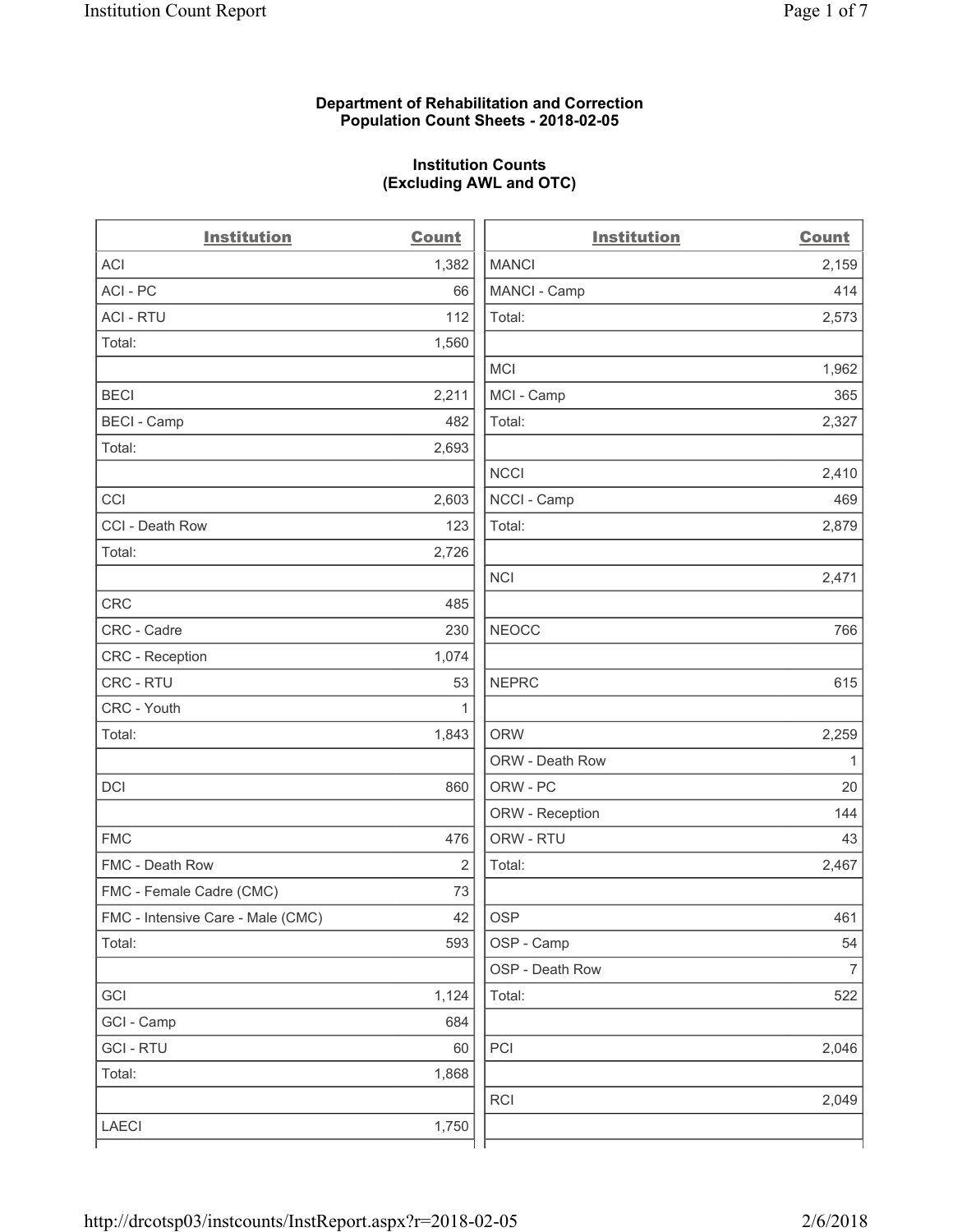|                          |       | <b>RICI</b> | 2,617                              |
|--------------------------|-------|-------------|------------------------------------|
| LECI                     | 2,126 |             |                                    |
| LECI - Camp              | 140   | SCI         | 1,584                              |
| Total:                   | 2,266 |             |                                    |
|                          |       | SOCF        | 1,128                              |
| LOCI                     | 2,168 | SOCF - RTU  | 26                                 |
|                          |       | Total:      | 1,154                              |
| LORCI                    | 257   |             |                                    |
| LORCI - Cadre            | 135   | <b>TCI</b>  | 959                                |
| <b>LORCI - Reception</b> | 1,025 | TCI - Camp  | 430                                |
| Total:                   | 1,417 | Total:      | 1,389                              |
|                          |       |             |                                    |
| <b>MACI</b>              | 1,099 | <b>TOCI</b> | 584                                |
| MACI - Minimum           | 1,199 | TOCI - PC   | 86                                 |
| Total:                   | 2,298 | Total:      | 670                                |
|                          |       |             |                                    |
|                          |       | <b>WCI</b>  | 1,294                              |
|                          |       | WCI - RTU   | 32                                 |
|                          |       | Total:      | 1,326                              |
|                          |       |             |                                    |
|                          |       |             | <b>Total Population:</b><br>49,497 |

\* The Total Population includes 30 Offenders with Reason Codes 30 & 31. \*\* The Total Population includes 37 Offenders with Reason Code 0A.

## **Male Population by Security Level (Include AWL and Exclude OTC)**

| <b>Security Level</b>  |                   | <b>Body</b> | <b>AWL</b> | $(-OTC)$ | <b>Total</b> |
|------------------------|-------------------|-------------|------------|----------|--------------|
| Total Level 5          |                   | 94          | 3          | 3        | 94           |
| Total Level 4          |                   | 2,417       | 25         | 23       | 2,419        |
| Total Level 3          |                   | 11,670      | 140        | 113      | 11,697       |
| Total Level 2          |                   | 15,775      | 214        | 151      | 15,838       |
| Total Level 1          |                   | 15,298      | 159        | 75       | 15,382       |
| <b>Total Death Row</b> |                   | 134         | 3          | 2        | 135          |
|                        | <b>Total Male</b> | 45,388      | 544        | 367      | 45,565       |

#### **Female Population by Institution (Include AWL and Exclude OTC)**

| <b>Institution</b> | <b>Body</b> | <b>AWL</b> | $(-OTC)$ | <u>Total</u>    |
|--------------------|-------------|------------|----------|-----------------|
| <b>DCI</b>         | 860         | 10         |          | 861             |
| <b>FMC</b>         | 18          |            |          | 18 <sub>1</sub> |
|                    |             |            |          |                 |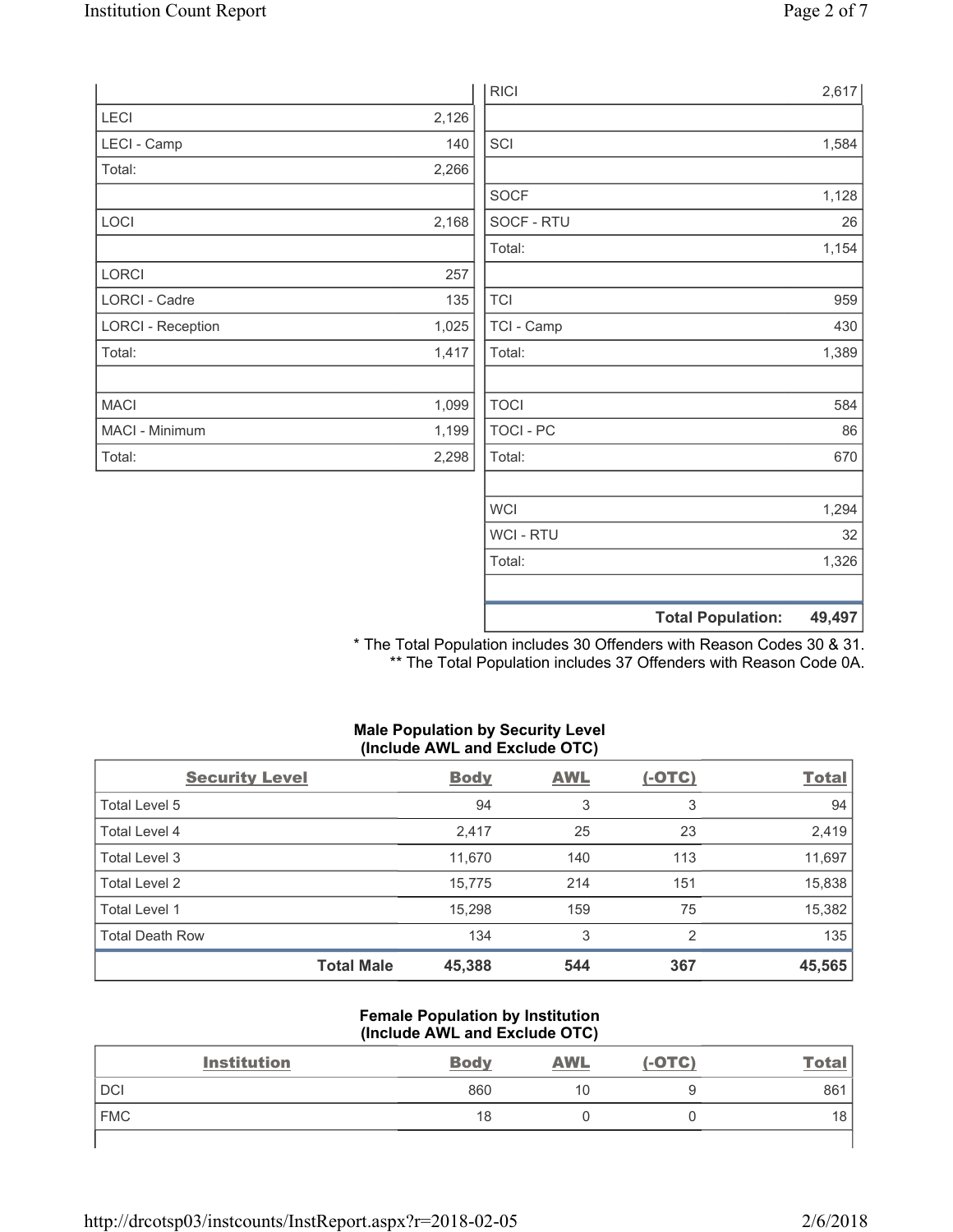| FMC - Female Cadre (CMC) |                          | 73     | 0   | 0        | 73     |
|--------------------------|--------------------------|--------|-----|----------|--------|
| <b>NEPRC</b>             |                          | 614    | 15  | 3        | 626    |
| <b>ORW</b>               |                          | 2,258  | 43  | 18       | 2,283  |
| <b>ORW - Death Row</b>   |                          |        | 0   | 0        |        |
| ORW - PC                 |                          | 20     |     |          | 20     |
| ORW - Reception          |                          | 144    | 5   |          | 148    |
| ORW - RTU                |                          | 43     | 0   | $\Omega$ | 43     |
|                          | <b>Total Female</b>      | 4,031  | 73  | 31       | 4,073  |
|                          | <b>Total Population:</b> | 49,419 | 617 | 398      | 49,638 |

## **Male Population by Institution: Security Level 5 (Include AWL and Exclude OTC)**

| <b>Institution</b>   | <b>Body</b> | <b>AWL</b>   | $(-OTC)$ | <b>Total</b> |
|----------------------|-------------|--------------|----------|--------------|
| <b>BECI</b>          |             | $\mathbf 0$  | $\Omega$ |              |
| ${\sf CRC}$          | 2           | $\mathbf 0$  | 0        | 2            |
| LECI                 | 2           | $\mathbf 0$  | $\Omega$ | 2            |
| <b>LORCI</b>         |             | $\mathbf 0$  | $\Omega$ |              |
| <b>MACI</b>          |             | $\mathbf 0$  | 0        |              |
| OSP                  | 46          |              |          | 46           |
| RCI                  | 4           | $\mathbf 0$  | 0        |              |
| <b>SOCF</b>          | 32          | 2            | 2        | 32           |
| SOCF - RTU           | 2           | $\mathbf 0$  | $\Omega$ | 2            |
| <b>TCI</b>           |             | $\mathbf 0$  | 0        |              |
| <b>TOCI</b>          | 5           | $\mathbf{0}$ |          | 5            |
| <b>Total Level 5</b> | 94          | 3            | 3        | 94           |

# **Male Population by Institution: Security Level 4 (Include AWL and Exclude OTC)**

| <b>Institution</b> | <b>Body</b> | <b>AWL</b> | $(-OTC)$ | <b>Total</b> |
|--------------------|-------------|------------|----------|--------------|
| ACI                | 10          |            | O        |              |
| <b>BECI</b>        | O           |            |          |              |
| CCI                |             |            |          |              |
| CRC                | 37          |            |          | 37           |
| CRC - Cadre        |             | ∩          | O        |              |
| CRC - Reception    | 3           |            |          |              |
| CRC - RTU          |             | U          | O        |              |
| <b>FMC</b>         |             |            |          |              |
| GCI                |             |            |          |              |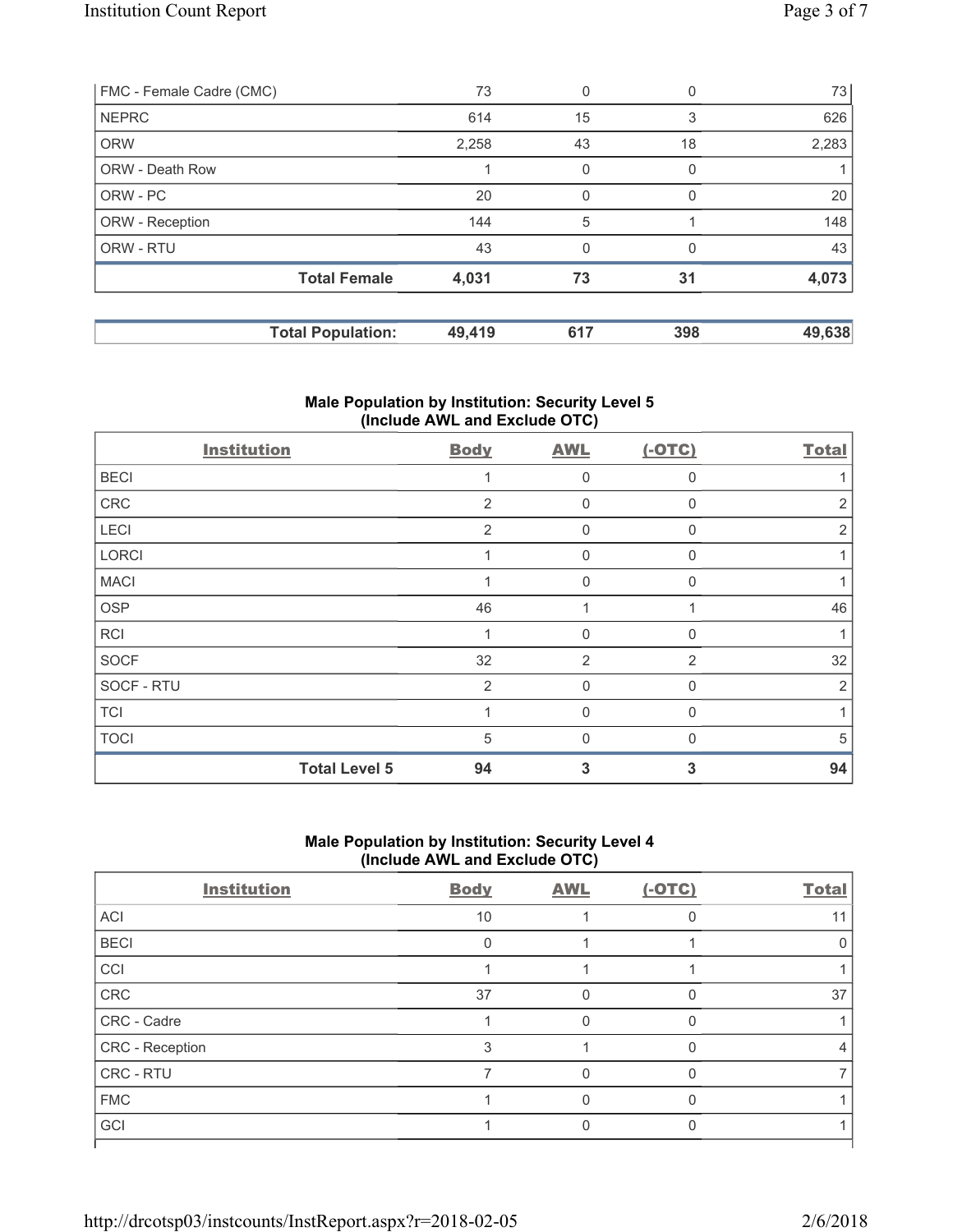| LAECI                    |                      | 5              | $\mathsf{O}\xspace$ | $\mathsf 0$         | $\,$ 5 $\,$    |
|--------------------------|----------------------|----------------|---------------------|---------------------|----------------|
| LECI                     |                      | 42             | $\mathbf{1}$        | $\mathbf{1}$        | 42             |
| LOCI                     |                      | 1              | $\mathsf{O}\xspace$ | $\mathsf{O}\xspace$ | 1              |
| <b>LORCI</b>             |                      | 16             | $\,6\,$             | $\,6\,$             | 16             |
| <b>LORCI - Cadre</b>     |                      | 1              | $\mathsf{O}\xspace$ | $\mathsf 0$         | $\mathbf{1}$   |
| <b>LORCI - Reception</b> |                      | 5              | $\mathsf{O}\xspace$ | $\mathsf 0$         | 5              |
| <b>MACI</b>              |                      | 52             | $\mathsf{O}\xspace$ | $\mathsf{O}\xspace$ | 52             |
| <b>MANCI</b>             |                      | 76             | $\sqrt{2}$          | $\overline{2}$      | 76             |
| MCI                      |                      | $6\,$          | $\mathsf{O}\xspace$ | $\mathsf{O}\xspace$ | $\,$ 6 $\,$    |
| <b>NCCI</b>              |                      | $\overline{2}$ | $\mathbf 0$         | $\mathsf{O}\xspace$ | $\sqrt{2}$     |
| <b>NCI</b>               |                      | $\overline{4}$ | $\mathsf{O}\xspace$ | $\mathsf{O}\xspace$ | $\overline{4}$ |
| <b>NEOCC</b>             |                      | 1              | $\mathsf{O}\xspace$ | $\mathsf{O}\xspace$ | 1              |
| <b>OSP</b>               |                      | 403            | $\mathbf{1}$        | $\mathbf{1}$        | 403            |
| PCI                      |                      | 1              | $\mathsf{O}\xspace$ | $\mathsf 0$         | 1              |
| RCI                      |                      | 13             | $\mathsf{O}\xspace$ | $\mathsf{O}\xspace$ | 13             |
| SCI                      |                      | $\mathbf{1}$   | $\mathsf{O}\xspace$ | $\mathsf{O}\xspace$ | $\mathbf{1}$   |
| SOCF                     |                      | 1,082          | $\overline{7}$      | $\overline{7}$      | 1,082          |
| SOCF - RTU               |                      | 24             | $\mathsf 0$         | $\mathsf{O}\xspace$ | 24             |
| <b>TCI</b>               |                      | 15             | $\overline{2}$      | $\overline{2}$      | 15             |
| <b>TOCI</b>              |                      | 565            | $\mathbf{1}$        | $\mathbf{1}$        | 565            |
| <b>TOCI - PC</b>         |                      | 14             | $\mathsf{O}\xspace$ | $\mathsf{O}\xspace$ | 14             |
| WCI                      |                      | 17             | $\mathbf{1}$        | $\mathbf{1}$        | 17             |
| WCI - RTU                |                      | 10             | $\mathsf{O}\xspace$ | $\mathsf{O}\xspace$ | 10             |
|                          | <b>Total Level 4</b> | 2,417          | 25                  | 23                  | 2,419          |

## **Male Population by Institution: Security Level 3 (Include AWL and Exclude OTC)**

| <b>Institution</b>                | <b>Body</b> | <b>AWL</b>  | $(-OTC)$ | Total |
|-----------------------------------|-------------|-------------|----------|-------|
| ACI                               | 18          |             | 0        | 19    |
| ACI - PC                          |             | 0           | 0        |       |
| CCI                               |             | 0           | 0        |       |
| <b>CRC</b>                        | 121         | 9           | 5        | 125   |
| CRC - Cadre                       | 125         | $\mathbf 0$ | $\Omega$ | 125   |
| CRC - Reception                   | 743         | 14          | 11       | 746   |
| CRC - RTU                         | 45          | $\mathbf 0$ | 0        | 45    |
| CRC - Youth                       |             | 1           |          |       |
| <b>FMC</b>                        | 3           | 0           | 0        | 3     |
| FMC - Intensive Care - Male (CMC) | 3           | 0           | U        | 3     |
| <b>LAECI</b>                      |             | $\mathbf 0$ | 0        |       |
| <b>LECI</b>                       | 2,080       | 22          | 17       | 2,085 |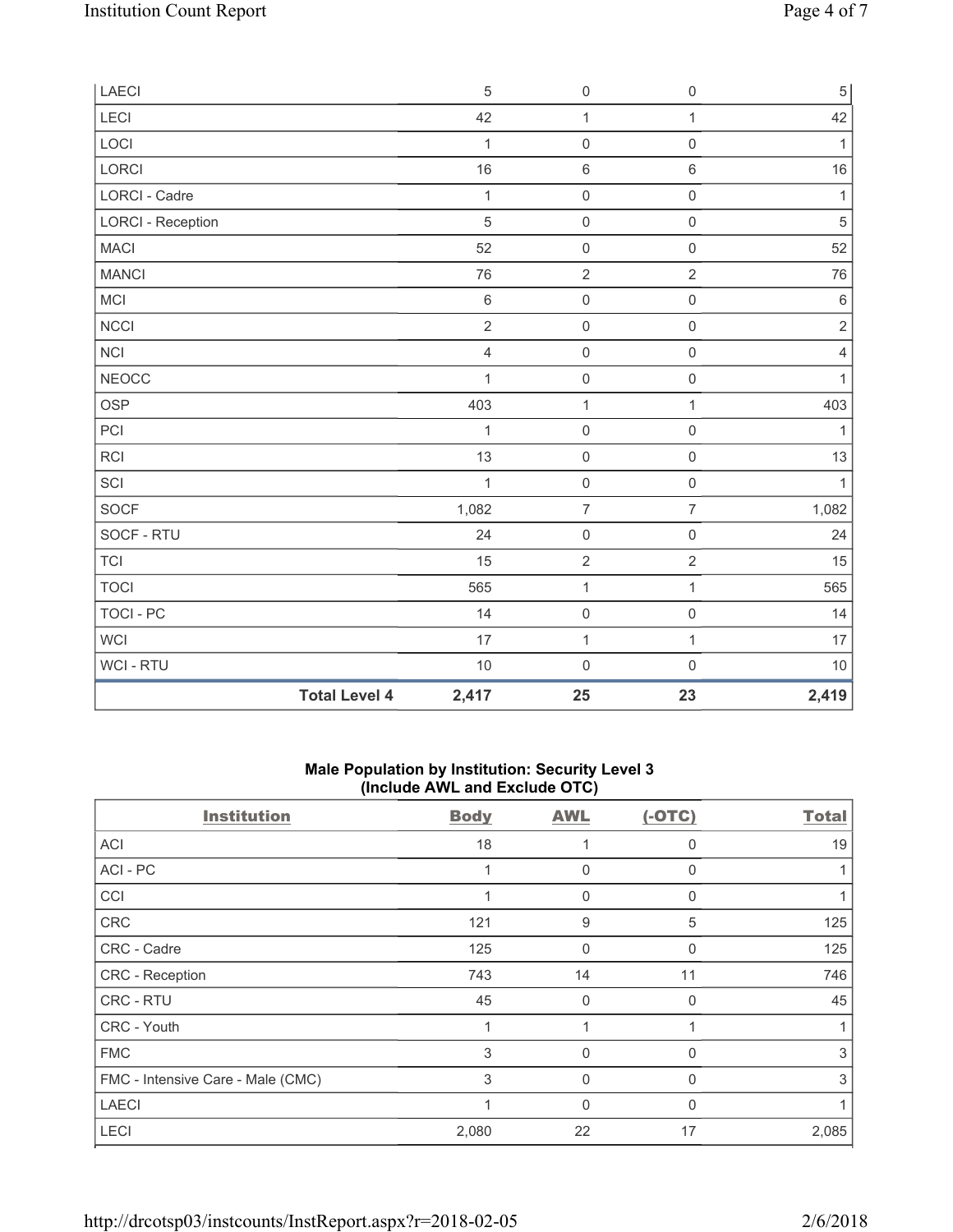| LORCI                    |                      | 38             | 32                  | 31                  | 39             |
|--------------------------|----------------------|----------------|---------------------|---------------------|----------------|
| LORCI - Cadre            |                      | 77             | $\mathsf 0$         | $\mathsf{O}\xspace$ | $77$           |
| <b>LORCI - Reception</b> |                      | 446            | $\mathsf{O}\xspace$ | $\mathsf{O}\xspace$ | 446            |
| MACI                     |                      | 969            | $\,6\,$             | 4                   | 971            |
| <b>MANCI</b>             |                      | 2,059          | 16                  | 14                  | 2,061          |
| MCI                      |                      | 1              | $\mathsf 0$         | $\mathsf{O}\xspace$ | 1              |
| <b>NCCI</b>              |                      | $\overline{7}$ | $\mathsf{O}\xspace$ | $\mathsf{O}\xspace$ | $\overline{7}$ |
| NCI                      |                      | $\overline{2}$ | $\mathbf 0$         | $\mathsf{O}\xspace$ | $\overline{2}$ |
| <b>NEOCC</b>             |                      | 765            | $\,$ 5 $\,$         | $\,$ 5 $\,$         | 765            |
| <b>OSP</b>               |                      | 12             | $\mathsf 0$         | $\mathsf 0$         | 12             |
| PCI                      |                      | 29             | $\mathsf 3$         | $\mathsf{O}\xspace$ | 32             |
| <b>RCI</b>               |                      | 1,839          | 15                  | 12                  | 1,842          |
| <b>RICI</b>              |                      | $\,8\,$        | $\mathsf{O}\xspace$ | $\mathsf{O}\xspace$ | $\,8\,$        |
| SCI                      |                      | $\overline{2}$ | $\mathsf{O}\xspace$ | $\mathsf{O}\xspace$ | $\sqrt{2}$     |
| <b>SOCF</b>              |                      | 12             | $\mathsf{O}\xspace$ | $\mathsf{O}\xspace$ | 12             |
| <b>TCI</b>               |                      | 880            | 5                   | $\overline{4}$      | 881            |
| TCI - Camp               |                      | 1              | $\mathsf{O}\xspace$ | $\mathsf{O}\xspace$ | 1              |
| <b>TOCI</b>              |                      | 14             | $\mathbf 1$         | $\mathbf{1}$        | 14             |
| <b>TOCI - PC</b>         |                      | 72             | $\mathbf 0$         | $\mathsf{O}\xspace$ | 72             |
| <b>WCI</b>               |                      | 1,275          | $10$                | $\,8\,$             | 1,277          |
| <b>WCI - RTU</b>         |                      | 20             | $\mathsf{O}\xspace$ | $\mathsf{O}\xspace$ | 20             |
|                          | <b>Total Level 3</b> | 11,670         | 140                 | 113                 | 11,697         |

## **Male Population by Institution: Security Level 2 (Include AWL and Exclude OTC)**

| <b>Institution</b>                | <b>Body</b> | <b>AWL</b>     | $(-OTC)$       | <b>Total</b> |
|-----------------------------------|-------------|----------------|----------------|--------------|
| <b>ACI</b>                        | 716         | 5              | $\overline{2}$ | 719          |
| ACI-PC                            | 63          | 0              | 0              | 63           |
| <b>ACI - RTU</b>                  | 78          | 0              | 0              | 78           |
| <b>BECI</b>                       | 1,422       | 22             | 13             | 1,431        |
| CCI                               | 1,971       | 17             | 10             | 1,978        |
| <b>CRC</b>                        | 144         | 8              | 5              | 147          |
| CRC - Cadre                       | 104         | 0              | 0              | 104          |
| CRC - Reception                   | 188         | 8              | 8              | 188          |
| CRC - RTU                         | 1           | $\mathbf 0$    | 0              | 1            |
| <b>FMC</b>                        | 8           | $\overline{2}$ | 0              | 10           |
| FMC - Intensive Care - Male (CMC) | 15          | 0              | $\mathbf 0$    | 15           |
| GCI                               | 493         | 8              | 5              | 496          |
| <b>GCI-RTU</b>                    | 52          | 1              | $\Omega$       | 53           |
| <b>LAECI</b>                      | 1,059       | 11             | 10             | 1,060        |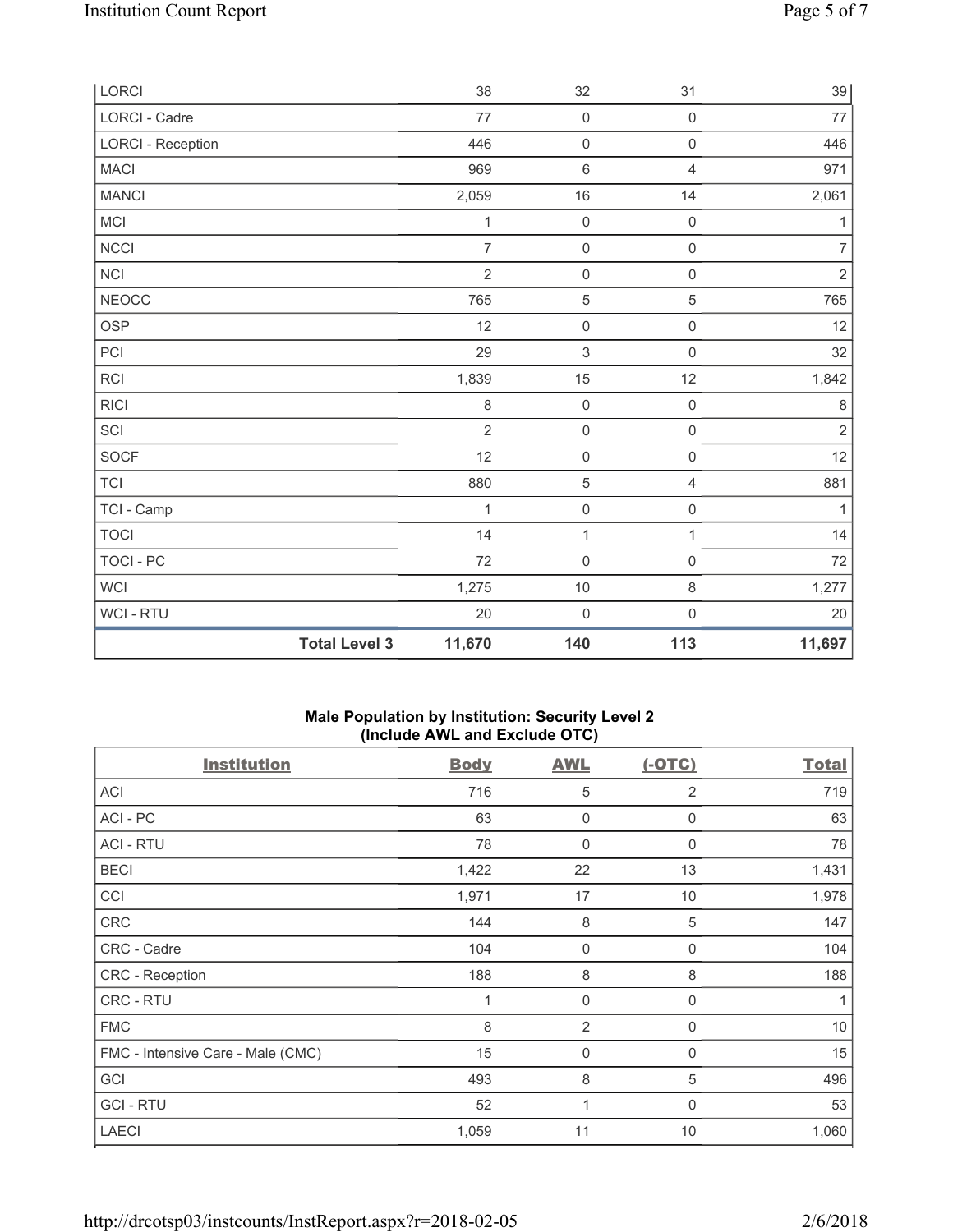| <b>LECI</b>              |                      | $\mathbf{1}$   | $\mathsf 0$         | 0                   | 1                   |
|--------------------------|----------------------|----------------|---------------------|---------------------|---------------------|
| LOCI                     |                      | 1,144          | $\,6\,$             | $\,6\,$             | 1,144               |
| LORCI                    |                      | 126            | 22                  | 20                  | 128                 |
| LORCI - Cadre            |                      | 48             | $\mathsf 0$         | $\mathsf{O}\xspace$ | 48                  |
| <b>LORCI - Reception</b> |                      | 307            | $\mathbf 0$         | $\mathsf{O}\xspace$ | 307                 |
| MACI                     |                      | 77             | $\mathsf{O}\xspace$ | $\mathsf{O}\xspace$ | 77                  |
| <b>MANCI</b>             |                      | $\overline{4}$ | $\mathbf 0$         | $\mathsf 0$         | $\overline{4}$      |
| MCI                      |                      | 1,496          | 12                  | $\overline{7}$      | 1,501               |
| MCI - Camp               |                      | 1              | $\mathbf 0$         | 0                   | 1                   |
| NCCI                     |                      | 1,302          | 22                  | 17                  | 1,307               |
| NCI                      |                      | 1,695          | 17                  | 15                  | 1,697               |
| PCI                      |                      | 758            | 18                  | 6                   | 770                 |
| RCI                      |                      | 192            | $\sqrt{2}$          | 1                   | 193                 |
| <b>RICI</b>              |                      | 1,516          | 26                  | 20                  | 1,522               |
| SCI                      |                      | 766            | $\,6\,$             | 5                   | 767                 |
| <b>SOCF</b>              |                      | $\overline{2}$ | $\mathsf{O}\xspace$ | $\mathsf{O}\xspace$ | $\overline{2}$      |
| TCI                      |                      | 23             | $\mathsf{O}\xspace$ | $\mathsf{O}\xspace$ | 23                  |
| TCI - Camp               |                      | 1              | $\mathsf 0$         | 0                   | 1                   |
| <b>TOCI</b>              |                      | $\mathbf 0$    | $\mathbf 1$         | $\mathbf{1}$        | $\mathsf{O}\xspace$ |
| <b>WCI</b>               |                      | $\overline{2}$ | $\mathbf 0$         | 0                   | $\overline{2}$      |
|                          | <b>Total Level 2</b> | 15,775         | 214                 | 151                 | 15,838              |

## **Male Population by Institution: Security Level 1 (Include AWL and Exclude OTC)**

| <b>Institution</b>                | <b>Body</b> | <b>AWL</b>       | $(-OTC)$    | <b>Total</b>   |
|-----------------------------------|-------------|------------------|-------------|----------------|
| <b>ACI</b>                        | 638         | 6                |             | 643            |
| ACI-PC                            | 2           | 0                | $\Omega$    | $\overline{2}$ |
| <b>ACI - RTU</b>                  | 34          | $\mathbf 0$      | 0           | 34             |
| <b>BECI</b>                       | 788         | 11               | 5           | 794            |
| <b>BECI - Camp</b>                | 482         | 0                | $\mathbf 0$ | 482            |
| CCI                               | 629         | 1                | 0           | 630            |
| <b>CRC</b>                        | 119         | 7                | 5           | 121            |
| CRC - Reception                   | 135         | 5                | 2           | 138            |
| <b>FMC</b>                        | 446         | $\boldsymbol{9}$ | 3           | 452            |
| FMC - Intensive Care - Male (CMC) | 24          | 1                | $\Omega$    | 25             |
| GCI                               | 629         | 6                |             | 634            |
| GCI - Camp                        | 684         | $\mathbf 0$      | 0           | 684            |
| <b>GCI-RTU</b>                    | 8           | $\mathbf 0$      | 0           | 8              |
| <b>LAECI</b>                      | 685         | 6                | 6           | 685            |
| <b>LECI</b>                       | 1           | 1                |             |                |